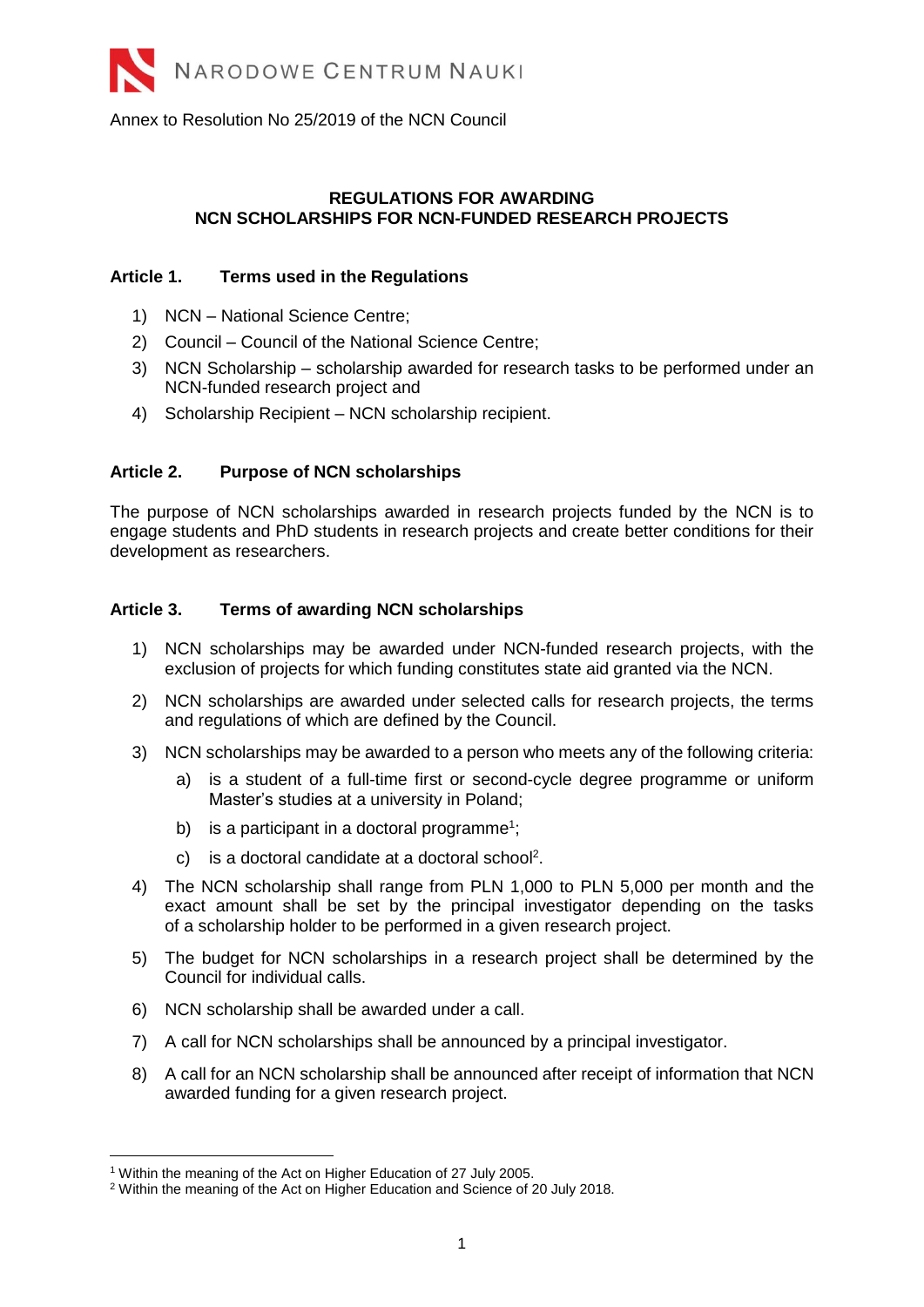

- 9) Information on the announcement of a call for an NCN scholarship shall be published on the websites of the host institution for the research project and NCN. The call announcement shall include in particular information on the requirements for candidates, terms of awarding a scholarship, closing date for submitting proposals and date of conclusion of the call.
- 10) A call for NCN scholarships shall be carried out by a recruitment committee appointed by the head of the host institution for the project, composed of the principal investigator as a chair and at least two persons with necessary academic or professional qualifications appointed by the principal investigator. The principal investigator at an institution where a doctoral candidates' union has been established, may appoint a representative of such union to the committee as an observer.
- 11) The recruitment committee shall review proposals for NCN scholarships taking into account their completeness and compliance with the terms set out in the call announcement. The recruitment committee shall carry out an assessment awarding points and compile a ranking list of the candidates.
- 12) The recruitment committee shall evaluate the candidates' research achievements, their research-related achievements and competencies as regards specific tasks in the research project, expressed as a point score:
	- the candidate's research achievements, including publications in prestigious academic press /journals (50% of the final score):
		- 4 points outstanding;
		- 3 points very good;
		- 2 points good;
		- 1 points poor;
		- 0 points no scientific achievements.
	- research-related achievements, scholarships, awards and research experience gained in Poland or abroad, research workshops and training courses, participation in research projects (20% of the final score):
		- 4 points outstanding (e.g. scholarships, fellowships at leading foreign research centres, prestigious international prizes or awards, workshops or training courses at the leading research centres, participation in international or foreign projects); significant (scholarships, fellowships at good Polish and foreign
		- 3 points research centres, national prizes or awards, domestic or foreign workshops or training courses, participation in Polish or foreign projects);
		- 2 points moderate (local prizes or awards, workshops or training courses, participation in university projects);
		- 1 points poor achievements;
		- 0 points no achievements.
- the candidate's competence to carry out specific tasks in the research project (30% of the final score):

3 points very good;